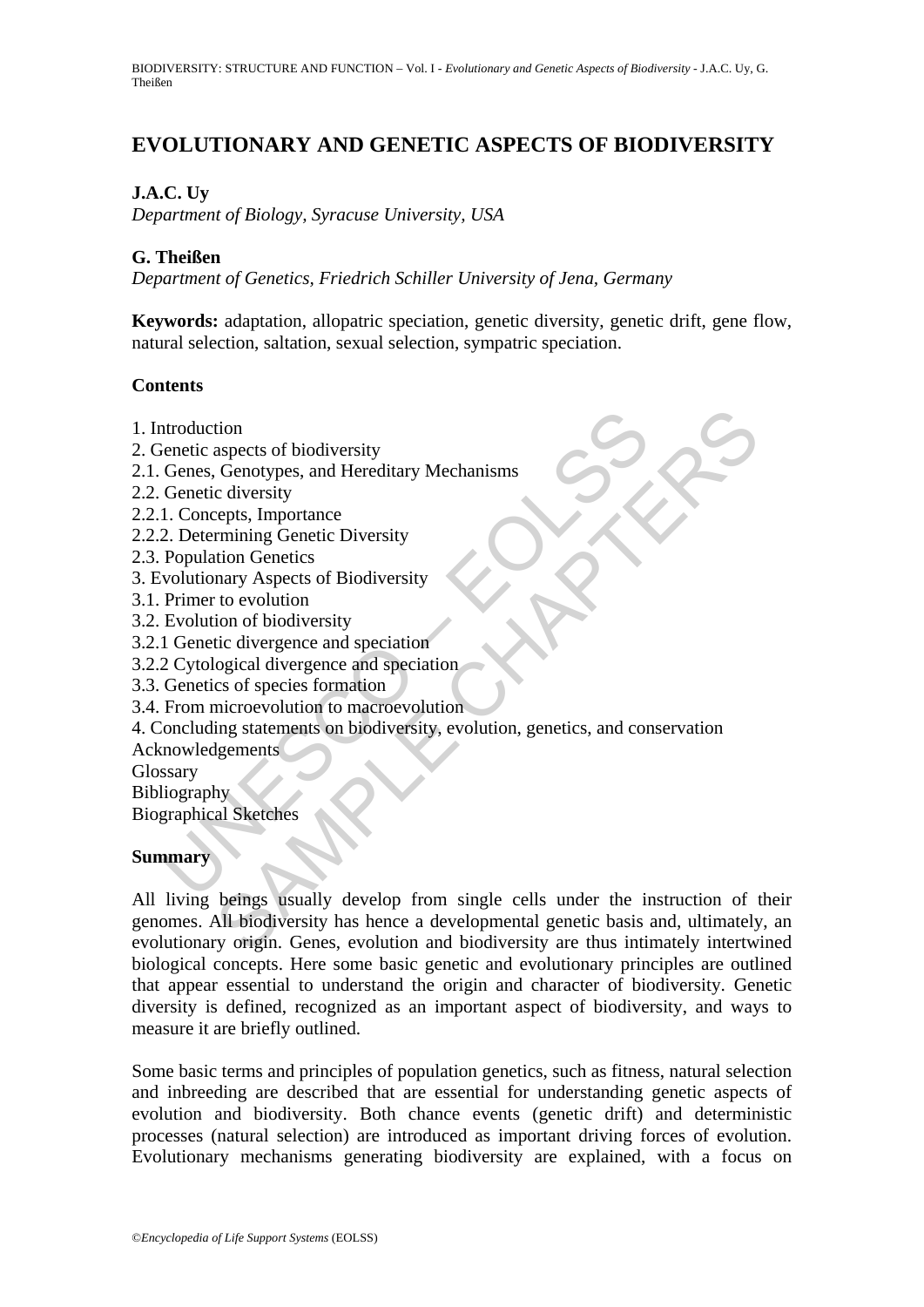speciation, which is considered a bridge between microevolution and macroevolution.

#### **1. Introduction**

Living beings have two especially stunning features, **complexity** and **diversity**. Attempts to understand the origin, structure and function of these features is at the very heart of biology. Given the laws of physics and chemistry all systems that make copies of themselves (replicators) may require a minimal amount of complexity. Currently living beings are the only efficient replicators we know of. Their diversity might just be a spin-off of that complexity. In any case this diversity cannot solely be explained from a functional (i.e. engineer's) point of view—almost all features of living organisms are a product of both necessity and chance during evolution.

living beings—large and small ones, relatively complex and<br>s—usually develop from single cells under the instruction of t<br>iversity has hence a developmental **genetic basis** and, ultimately<br>in. Genes, development, evolution beings—large and small ones, relatively complex and seemingly sirely develop from single cells under the instruction of their genomes, has hence a developmental genetic basis and, ultimately, are volution mes, development, All living beings—large and small ones, relatively complex and seemingly simple ones—usually develop from single cells under the instruction of their genomes. All biodiversity has hence a developmental **genetic basis** and, ultimately, an **evolutionary origin**. Genes, development, evolution and biodiversity are thus intimately intertwined biological concepts. To understand biodiversity, some basic knowledge about genetics as well as developmental and evolutionary biology is required.

**Biodiversity** is the sum total of all biotic variation. It has three main components: genetic diversity, species richness and ecosystem diversity. **Genetic diversity** is the most fundamental level of biodiversity; it refers to the degree of variation in all the genes for all individuals. **Species richness** means the number of species which occur within a particular taxonomic level (i.e. genus level, family level, etc.) in a geographic area.

**Ecosystem diversity** is the aggregate of different environmental types in a region. Ecosystems are the collection of all the plants and animals within a particular area, each differing in species composition, physical structure and function. For convenience, genetic and evolutionary aspects are in the following treated in separate subchapters, even though there is broad overlap of both, for example within population genetics.

#### **2. Genetic Aspects of Biodiversity**

#### **2.1. Genes, Genotypes, and Hereditary Mechanisms**

The hereditary information of living beings is carried by deoxyribonucleic acid (**DNA**) molecules. DNA consists of two complementary strands twisted around each other, and jointly constituting the famous double-helix structure. Each strand of DNA is a linear polynucleotide consisting of four types of **nucleotides**: adenine (A), guanine (G), thymine (T) and cytosine (C).

According to a very useful definition a **gene** is a sequence of DNA that is essential for a specific function. Three types of genes are distinguished: many genes are transcribed into ribonucleic acid (**RNA**) and then translated into proteins and are thus called protein-coding genes. Some genes are only transcribed, but not translated, and are hence called RNA-specifying genes. Genes that are not even transcribed are aptly termed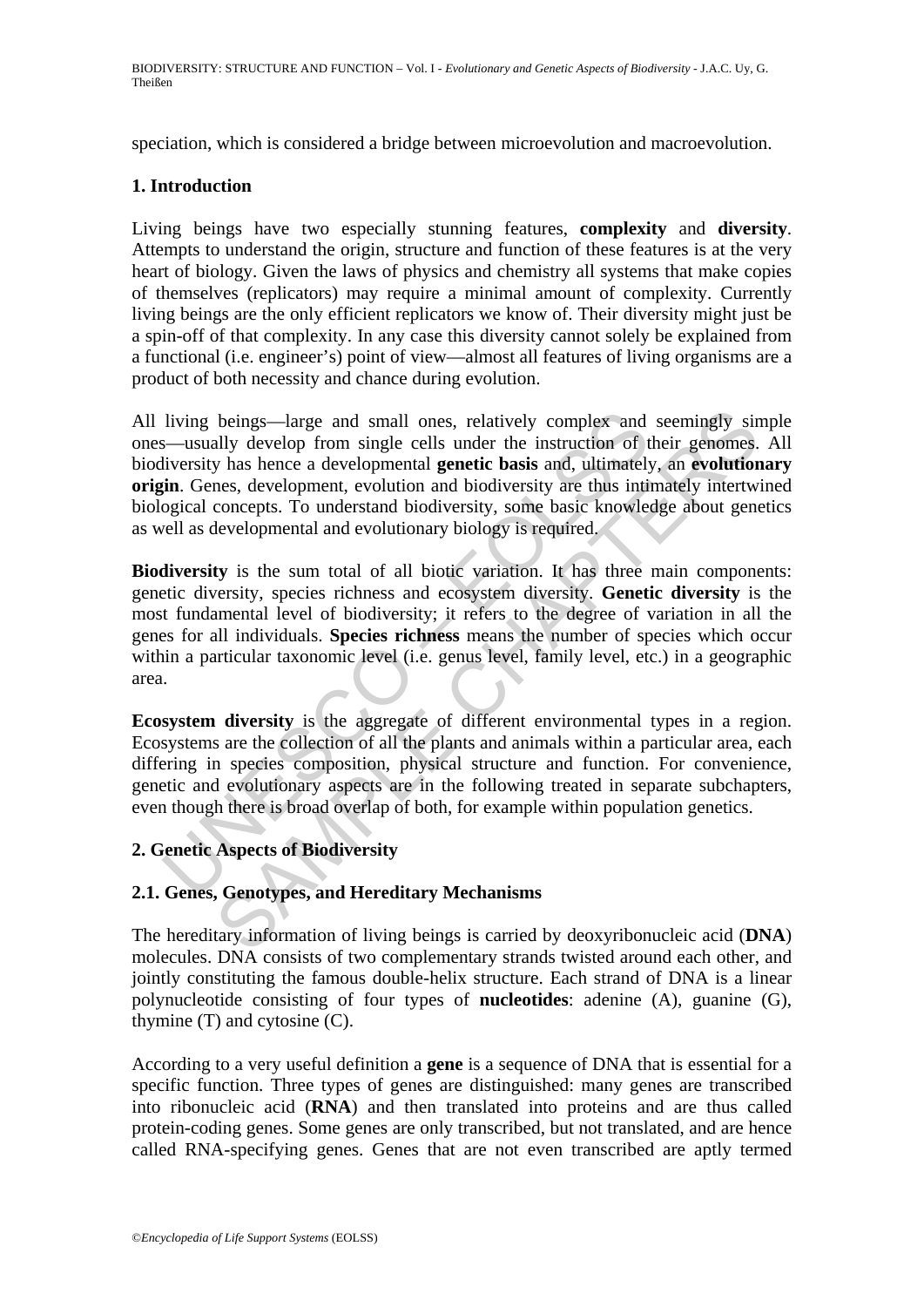untranscribed genes. **Transcription** is the synthesis of a complementary RNA molecule on a DNA template and hence an essential step of gene expression. The process is carried out by enzymes called DNA-dependent RNA polymerases (RNAP).

The entire sequence of DNA in an organism is called its **genome**. The genome carries the genetic information of an organism in the linear sequence of the nucleotides. Many sexually reproducing organisms have two copies of each gene and are hence **diploid**. Different versions of the same gene are called **alleles**. A gene with only one type of allele is **monomorphic**, otherwise it is **polymorphic** (i.e. the gene has more than one allelic variant).

Different combinations of alleles are produced as a result of the physical exchange of DNA between two different chromosomes, a process termed **recombination**. New alleles originate by **mutation**, i.e. changes in the nucleotide sequence of DNA. Mutations can be neutral—having no effect on the fitness of an organism, or they can have negative effects; only in rare cases does a mutation increases the fitness of an organism—these cases are of enormous evolutionary importance, however.

les originate by **mutation**, i.e. changes in the nucleotide secutions can be neutral—having no effect on the fitness of an orge negative effects; only in rare cases does a mutation increases mism—these cases are of enormou DNA encodes the characteristics of different organisms at least in part by specifying the structure of **proteins** in the cells. Proteins are made from a linear sequence of **amino acids**. This amino acid sequence is synthesized by organelles termed ribosomes under the instruction of messenger RNA (mRNA) molecules that have previously been transcribed from DNA. The process of protein synthesis is called **translation**. During translation a triplet of nucleotides (termed codon) specifies a single amino acid.

Of the 64 possible codons 3 specify the end of proteins; the 61 others specify 20 different amino acids according to rules that are called 'genetic code'. To meet the requirements of a cell protein synthesis is a highly regulated process. Regulation of gene expression can occur from the earliest steps of transcription until the maturation of the synthesized protein e.g. by posttranslational modifications.

From the universal environmental environmental environmental environmental environmental environmental engine engine engine engine engine engine engine engine engine engine engine engine engine engine engine engine engine The heritable form of a gene is called its **genotype**. The physical manifestation of a gene is called its **phenotype**. Almost 150 years ago Gregor Mendel, based on his work with garden pea plants, developed a number of principles, now referred to as **Mendel's Laws** of inheritance. According to the 'Law of Segregation', each allele of a parent will be passed into separate gametes during meiosis. The 'Law of Independent Assortment' states that in each gamete, alleles of one gene segregate independently of all other genes, thus allowing for new allele combinations through recombination.

According to the 'Law of Dominance', each gene has two alleles, one inherited from each parent. Alleles are dominant, co-dominant or recessive in their expression. Dominant alleles mask the expression of recessive alleles, while co-dominant alleles are expressed simultaneously. Based on Mendel's Laws it is possible to make predictions about the probability that a particular allele is passed to an offspring, and to predict the phenotypic expression of an allele in the next generation. Moreover, the genotype of the parents might be predicted from the phenotypes of the offspring.

Since the discoveries of Mendel, however, a number of other patterns of inheritance and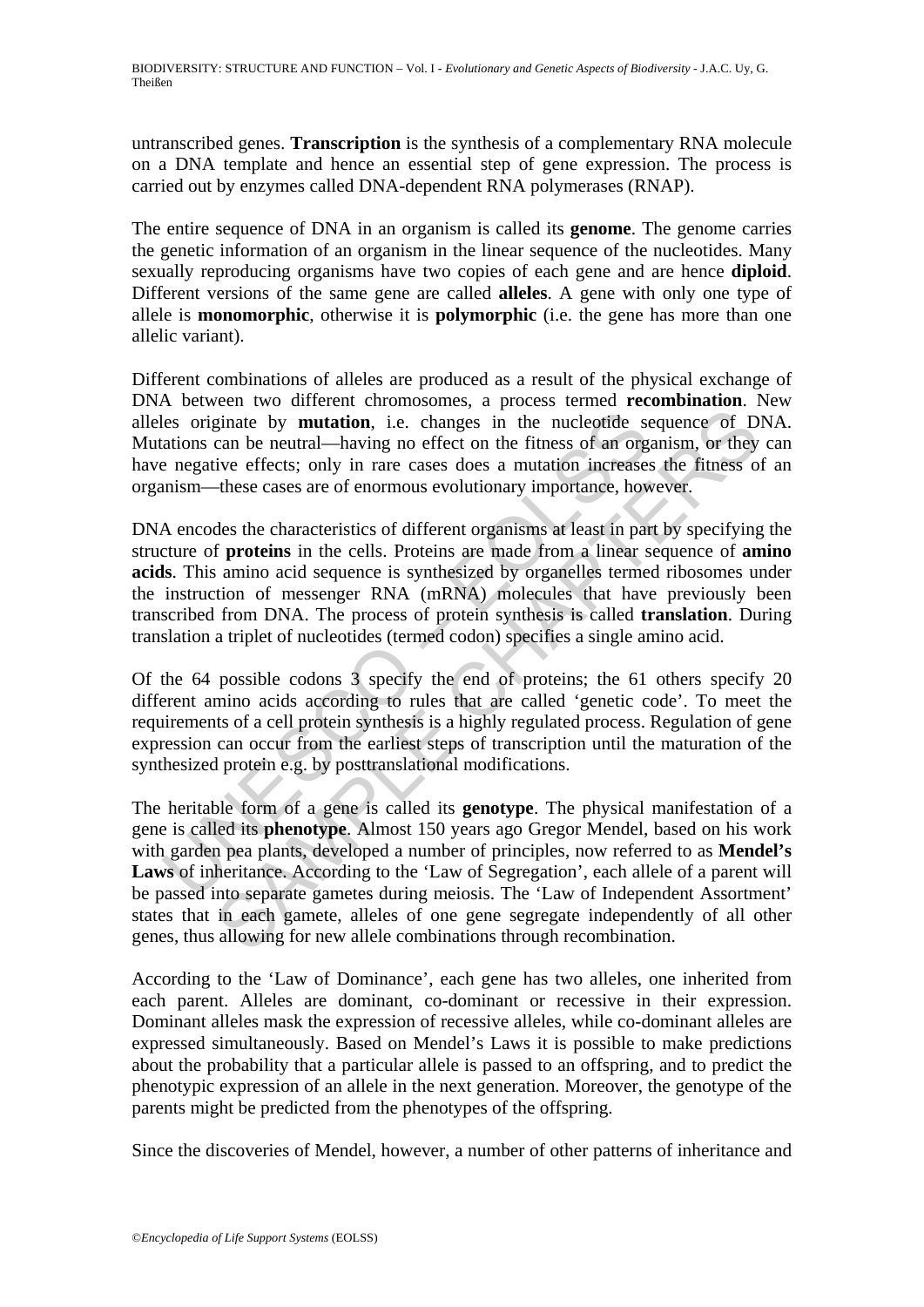gene expression have been identified which deviate from the simple dominant/recessive scheme. For example, heterozygotes may show an intermediate between the homozygous phenotypes (incomplete dominance). Or rather than just one trait, a single gene may influence the seemingly unrelated expression of multiple phenotypic traits (pleiotropy). Often a trait is not influenced by a single gene, but by several or even many genes (polygeny). Note that a high number of important traits are influenced by many genes and the environment. If the trait of interest varies quantitatively, it is called a quantitative trait, and the respective genes are called **quantitative trait loci** (QTLs).

In the case of human beings, for example, traits such as susceptibility to certain diseases, body weight, body height, intelligence, and many more, are determined by quite a number of QTLs plus the environment. Sometimes one gene influences the phenotypic expression of another gene (epistasis); the phenotypic expression of an allele may also be dependent on the sex of the individual and might be directly tied to sex chromosomes (sex linkage). Organelles (mitochondria, chloroplasts) are usually transmitted by only the male or female lineage, which also leads to deviations from normal segregation patterns for all traits encoded on mitochondrial or chloroplast genomes.

### **2.2. Genetic diversity**

### **2.2.1. Concepts, Importance**

Figure 1.1 and the sex of the individual and might be composed (sex linkage). Organelles (mitochondria, chloroply smitted by only the male or female lineage, which also leads is mal segregation patterns for all traits enc From the sex of the individual and might be directly fied to<br>exerge the dependent on the sex of the individual and might be directly fied to<br>nes (sex linkage). Organelles (mitochondria, chloroplasts) are use<br>by only the ma Today, biodiversity is too often considered being synonymous to **species diversity**. Historically, however, species diversity—developed in evolutionary biology and ecology—was only one of two different ideas that led to the development of the concept of biodiversity. **Genetic diversity**—developed within genetics of cultivated plants was the other one. Therefore, genetic diversity is often mentioned with reference to agriculture and maintaining food security. No question that this is an important issue: genetic erosion of several crops has already occurred leading to the world's dependence for food on only a few species, so that just three crops—rice, maize, and wheat account for more than 50% of the calories and the proteins that people derive from plants.

But genetic diversity is much more than that. Actually, it is the basis for all evolution. It provides the means for populations to adapt to their ever-changing environment. The more genetic diversity, the better the chance that at least some of the individuals within the population will have an allelic variant that is suited for the new environment, and will produce offspring and continue the population into subsequent generations. Populations with low genetic diversity can become so well adapted to local conditions that any environmental change may suffice to destroy them. Thus, for preserving biodiversity at all levels, genetic diversity is of great importance.

Genetic diversity originates as a result of recombination or mutation during the process of cell replication. Genetic diversity is an important aspect of biodiversity in all organisms. In the case of bacteria, however, biodiversity information is essentially unobtainable by any other means because the majority of bacteria cannot be cultured. Thus genetic diversity is the only way to comprehensively describe bacterial diversity in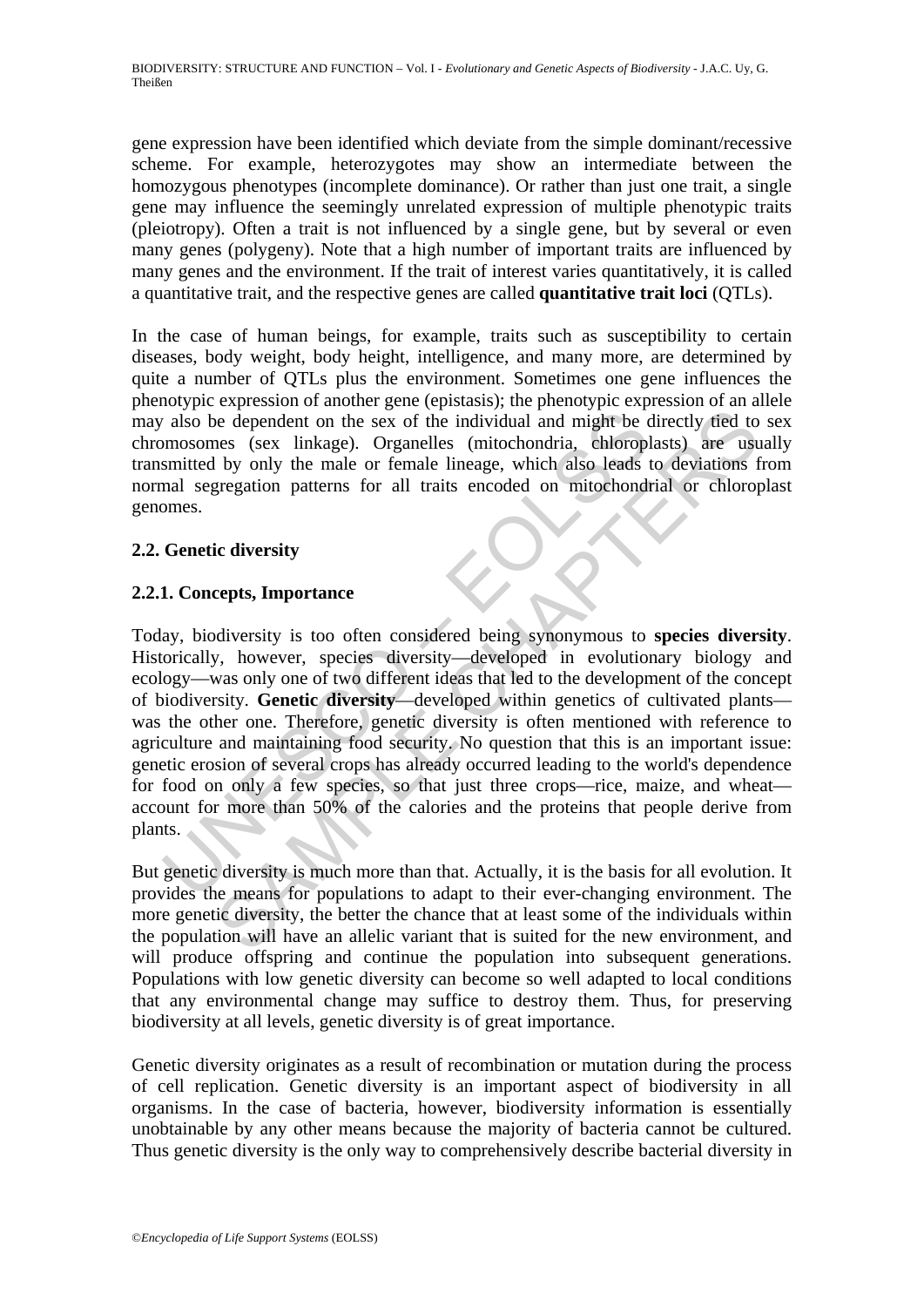any ecosystem. Molecular data have already revealed the vast scope of microbial diversity. Often sequences of 16S ribosomal RNA (rRNA)—or of the corresponding DNA—are determined to assess genetic diversity in bacteria. Unique rRNA sequences are termed **ribotypes**.

-

- -
- -

## TO ACCESS ALL THE **20 PAGES** OF THIS CHAPTER, Visi[t: http://www.eolss.net/Eolss-sampleAllChapter.aspx](https://www.eolss.net/ebooklib/sc_cart.aspx?File=E4-27-04)

#### **Bibliography**

Darwin, C. (1859). *On the Origin of Species by Means of Natural Selection*. John Murray, London. [Still the most important text of evolutionary biology]

Freeman, S. and Herron, J. (2003). *Evolutionary Analysis*. Prentice Hall, NJ, USA. [An excellent textbook about evolutionary biology that provides background on natural selection, genetic drift and species formation]

Futuyma, D.J. (2005). *Evolution.* Sinauer Associates, Inc., Sunderland, MA. [Another excellent textbook about evolutionary biology]

Graur, D. and Li, W.-H. (2000). *Fundamentals of Molecular Evolution*, 481 pp. Sunderland, MA, USA: Sinauer. [Textbook about all basic aspects of molecular evolution that provides also concise introductory chapters about genes, genetic codes, mutations, and population genetics]

Pollock, D.D., Eisen, J.A., Doggett, N.A. and Cummings, M.P. (2000). A case for evolutionary genomics and the comprehensive examination of sequence biodiversity. *Mol. Biol. Evol.* **17**, 1776-1788. [This describes how genetic diversity could be obtained at a whole-genome scale, and why it should]

Potthast, T. (1996). Inventing biodiversity: Genetics, evolution, and environmental ethics. *Biologisches Zentralblatt* **115** (2-3), 177-188. [A historical survey on the development of the concept of biodiversity and its relationship to genetics and evolution]

**iography**<br>
win, C. (1859). *On the Origin of Species by Means of Natural Selection*. John loost important text of evolutionary biology]<br>
man, S. and Herron, J. (2003). *Evolutionary Analysis*. Prentice Hall, NJ, USA, t ev **y**<br>
1859). *On the Origin of Species by Means of Natural Selection*. John Murray, London.<br>
1859). *On the Origin of Species by Means of Natural Selection*. John Murray, London.<br>
Ind Herron, J. (2003). *Evolutionary Analy* Theissen, G., Becker, A., Di Rosa, A., Kanno, A., Kim, J.T., Münster, T., Winter, K.-U. and Saedler, H. (2000). A short history of MADS-box genes in plants. *Plant. Mol. Biol.* **42**, 115-149. [This includes some reflections on complexity and diversity of living organisms, on the role of chance and necessity in evolution, and on the relationship between the phylogeny of developmental control genes and the evolution of morphological features]

Van Tienderen, P.H., de Haan, A.A., van der Linden, C.G. and Vosman, B. (2002). Biodiversity assessment using markers for ecologically important traits. *Trends Ecol. Evol.* **17**, 577-582. [Describes gene-targeted approaches to assess genetic diversity]

Wilson, E.O. (1992). *The Diversity of Life*. W.W. Norton and Co., New York. [A wonderfully written book by famed biologist E.O. Wilson that sparked interest in conserving biological diversity].

#### **Biographical Sketches**

**Günter Theißen** is a Professor of Genetics at the Friedrich-Schiller-University of Jena, Germany. His general research interest is in understanding the mechanisms that brought about the complexity and diversity of life. The experimental work of his research group is focused on the role of MADS-box genes in the development and evolution of green plants, using a diversity of model systems that range from green algae via mosses, ferns and gymnosperms to flowering plants. Professor Theißen has received